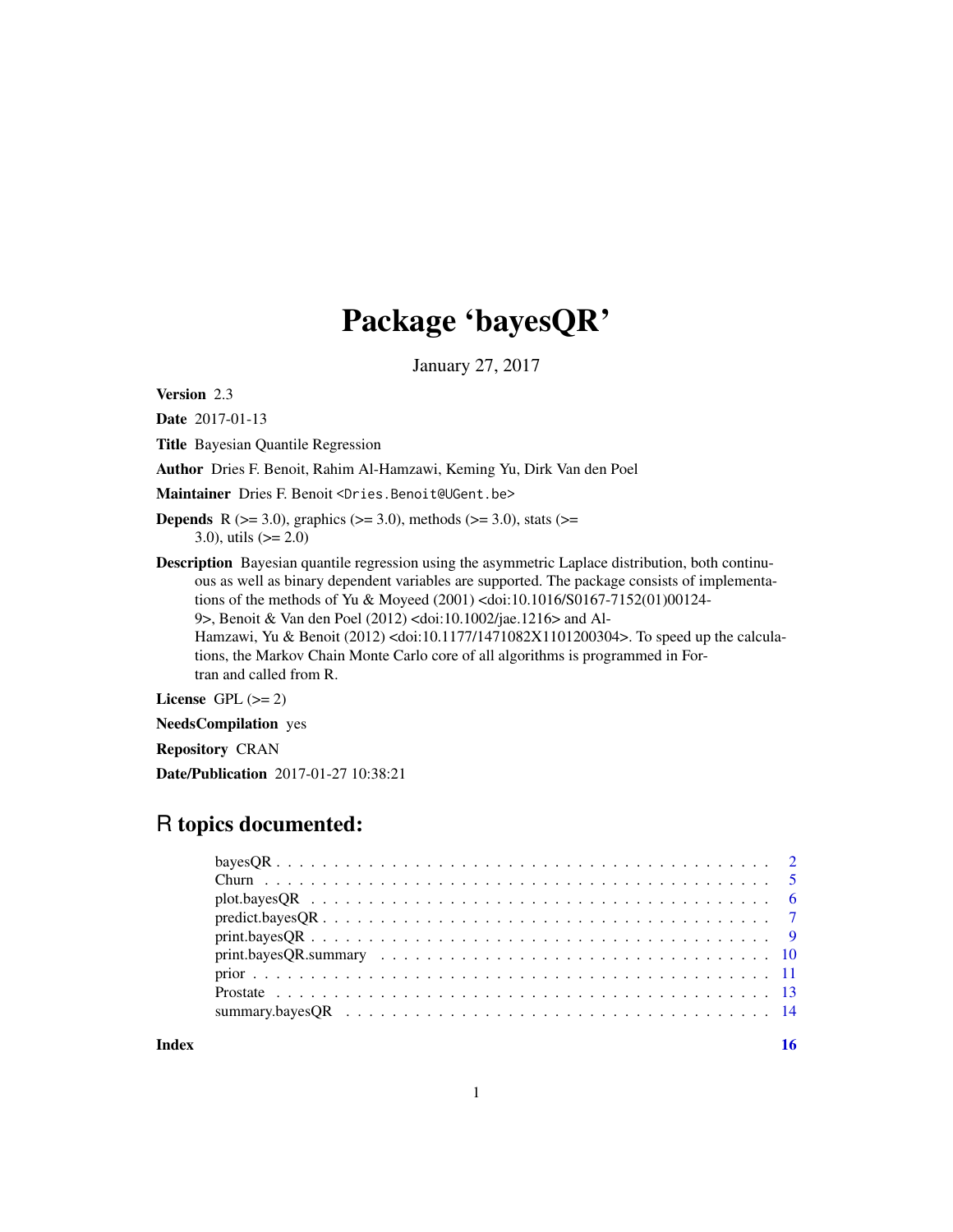<span id="page-1-0"></span>

bayesQR implements a Bayesian method for estimating quantile regression models (see references). To improve the speed of the routine, the Markov Chain Monte Carlo (MCMC) part of the algorithm is programmed in Fortran and is called from within the R function bayesQR.

## Usage

```
bayesQR(formula, data, quantile, alasso, normal.approx, ndraw, keep, prior, seed)
```
## Arguments

| formula       | a symbolic description of the model to be fit.                                                                                                |
|---------------|-----------------------------------------------------------------------------------------------------------------------------------------------|
| data          | an optional data frame containing the variables in the model.                                                                                 |
| quantile      | numerical scalar or vector containing quantile(s) of interest (default= $0.5$ ).                                                              |
| alasso        | logical flag for adaptive lasso variable selection (default=FALSE).                                                                           |
| normal.approx | logical flag for normal approximation of posterior distribution (default=TRUE).                                                               |
| ndraw         | number of MCMC draws.                                                                                                                         |
| keep          | thinning parameter, i.e. keep every keepth draw (default=1).                                                                                  |
| prior         | an S3 object of class "prior". If omitted, a diffuse prior will be assumed (see<br>prior).                                                    |
| seed          | Integer seed value to initialize the (Fortran) random number generator used in<br>the MCMC procedure. If omitted, a random seed will be used. |

#### Details

The function bayesQR can estimate four types of models, depending on whether the dependent variable is continuous or binary and whether adaptive lasso variable selection is used.

• Continuous dependent variable without adaptive lasso variable selection:

Model:  $y = Xbeta + e$ *e ~ ALD(location=0, scale=sigma, quantile=p)* Priors: *beta ~ N(beta0, V0) sigma ~ invGamma(shape0,scale0)*

• Continuous dependent variable with adaptive lasso variable selection:

|         | Model: $v = Xbeta + e$                               |
|---------|------------------------------------------------------|
|         | $e \sim ALD(location=0, scale=sigma, quantile=p)$    |
| Priors: | beta ~ ALD(location=0, scale=sigma/lambda, $p=0.5$ ) |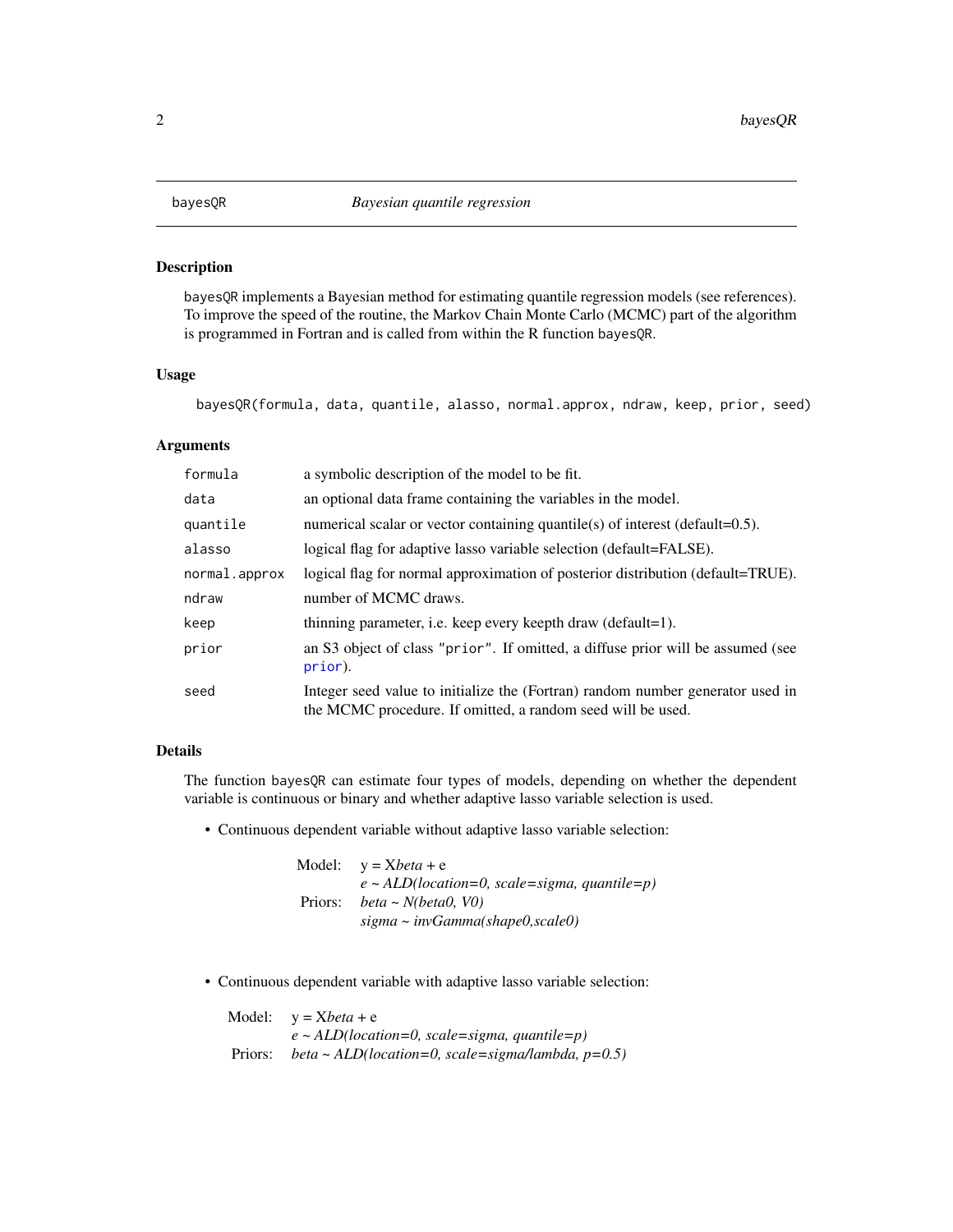#### $bayesQR$  3

```
sigma ~ InvGamma(shape=sigma_shape, scale=sigma_scale)
(lambda/sigma)^2 ~ Gamma(shape=etasq_shape, scale=etasq_scale)
```
• Binary dependent variable without adaptive lasso variable selection:

Model:  $y^* = Xbeta + e$ *e ~ ALD(location=0, scale=1, quantile=p) y = 1, if (y\* > 0); y = 0, otherwise* Priors: *beta ~ N(beta0, V0)*

• Binary dependent variable with adaptive lasso variable selection:

|         | Model: $v^* = Xbeta + e$                                            |
|---------|---------------------------------------------------------------------|
|         | $e \sim ALD(location=0, scale=1, quantile=p)$                       |
|         | $y = 1$ , if $(y^* > 0)$ ; $y = 0$ , otherwise                      |
| Priors: | beta ~ ALD(location=0, scale=1/lambda, $p=0.5$ )                    |
|         | $lambda^2$ $\sim$ Gamma(shape=lambdasq shape, scale=lambdasq scale) |

## Value

An object of class bayesQR, basically a list of lists. For every estimated quantile a list is created containing the following elements:

| method        | a string containing the method that was used, i.e. indicating whether the de-<br>pendent variable was continuous or binary and whether adaptive lasso variable<br>selection was used. |
|---------------|---------------------------------------------------------------------------------------------------------------------------------------------------------------------------------------|
| normal.approx | logical flag for normal approximation of posterior distribution.                                                                                                                      |
| quantile      | the quantile that was estimated.                                                                                                                                                      |
| names         | character vector containing the names of the independent variables in the model.                                                                                                      |
| betadraw      | ndraw/keep x $nvar(X)$ matrix of beta draws.                                                                                                                                          |
| sigmadraw     | ndraw/keep vector of sigma draws (only in case of continuous dependent vari-<br>able).                                                                                                |

#### Author(s)

Dries F. Benoit, Rahim Al-Hamzawi, Keming Yu and Dirk Van den Poel

## References

• Paper about the bayesQR package:

Benoit, D.F and Van den Poel, D. (2017). bayesQR: A Bayesian Approach to Quantile Regression, *Journal of Statistical Software*, 76(7), 1-32. <doi:10.18637/jss.v076.i07>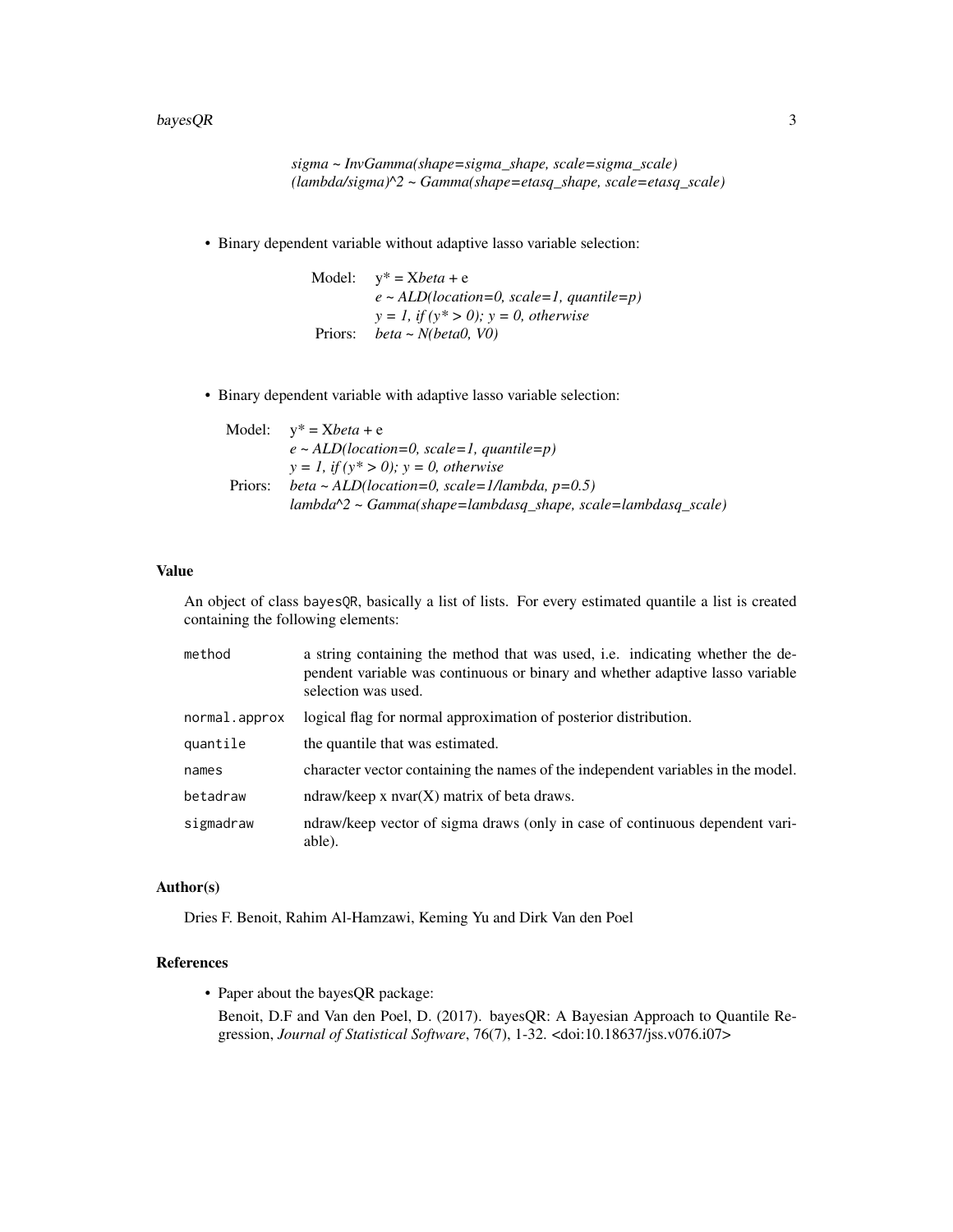• Continuous dependent variable without adaptive lasso variable selection:

Yu, K. and Moyeed, R. (2001). Bayesian quantile regression, *Statistics and Probability Letters*, 54, 437-447. <doi:10.1016/S0167-7152(01)00124-9> Also see:

Kozumi, H. and Kobayashi, G. (2011). Gibbs sampling methods for Bayesian quantile regression, *Journal of Statistical Computation and Simulation*, 81(11), 1565-1578. <doi:10.1080/00949655.2010.496117>

• Continuous dependent variable with adaptive lasso variable selection:

Alhamzawi, R., Yu, K. and Benoit, D.F. (2012). Bayesian adaptive LASSO quantile regression, *Statistical Modelling*, 12(3), 279-297. <doi:10.1177/1471082X1101200304> Also see:

Li, Q., Xi, R. and Lin, N. (2010). Bayesian Regularized Quantile Regression. *Bayesian Analysis*, 5, 1-24. <doi:10.1214/10-BA521>

- Binary dependent variable without adaptive lasso variable selection: Benoit, D.F. and Van den Poel, D. (2012). Binary quantile regression: A Bayesian approach based on the asymmetric Laplace distribution, *Journal of Applied Econometrics*, 27(7), 1174- 1188. <doi:10.1002/jae.1216>
- Binary dependent variable with adaptive lasso variable selection: Al-Hamzawi, R., Benoit, D.F. and Yu, K. (2012). Bayesian lasso binary quantile regression. *Computational Statistics*, 28(6), 2861-2873. <doi:10.1007/s00180-013-0439-0>

## Examples

```
# Simulate data from heteroskedastic regression
set.seed(66)
n < - 200X <- runif(n=n,min=0,max=10)
X \le -Xy \le -1 + 2 \times X + \text{norm}(n=n, \text{mean}=0, \text{sd}=0.6 \times X)# Estimate series of quantile regressions with adaptive lasso
# NOTE: to limit execution time of the example, ndraw is set
# to a very low value. Set value to 5000 for a better
# approximation of the posterior distirubtion.
out <- bayesQR(y~X, quantile=c(.05,.25,.5,.75,.95), alasso=TRUE, ndraw=500)
# Initiate plot
## Plot datapoints
plot(X, y, main="", cex=.6, xlab="X")
## Add quantile regression lines to the plot (exclude first 500 burn-in draws)
sum <- summary(out, burnin=50)
for (i in 1:length(sum)){
  abline(a=sum[[i]]$betadraw[1,1],b=sum[[i]]$betadraw[2,1],lty=i,col=i)
}
# Estimate and plot OLS model
```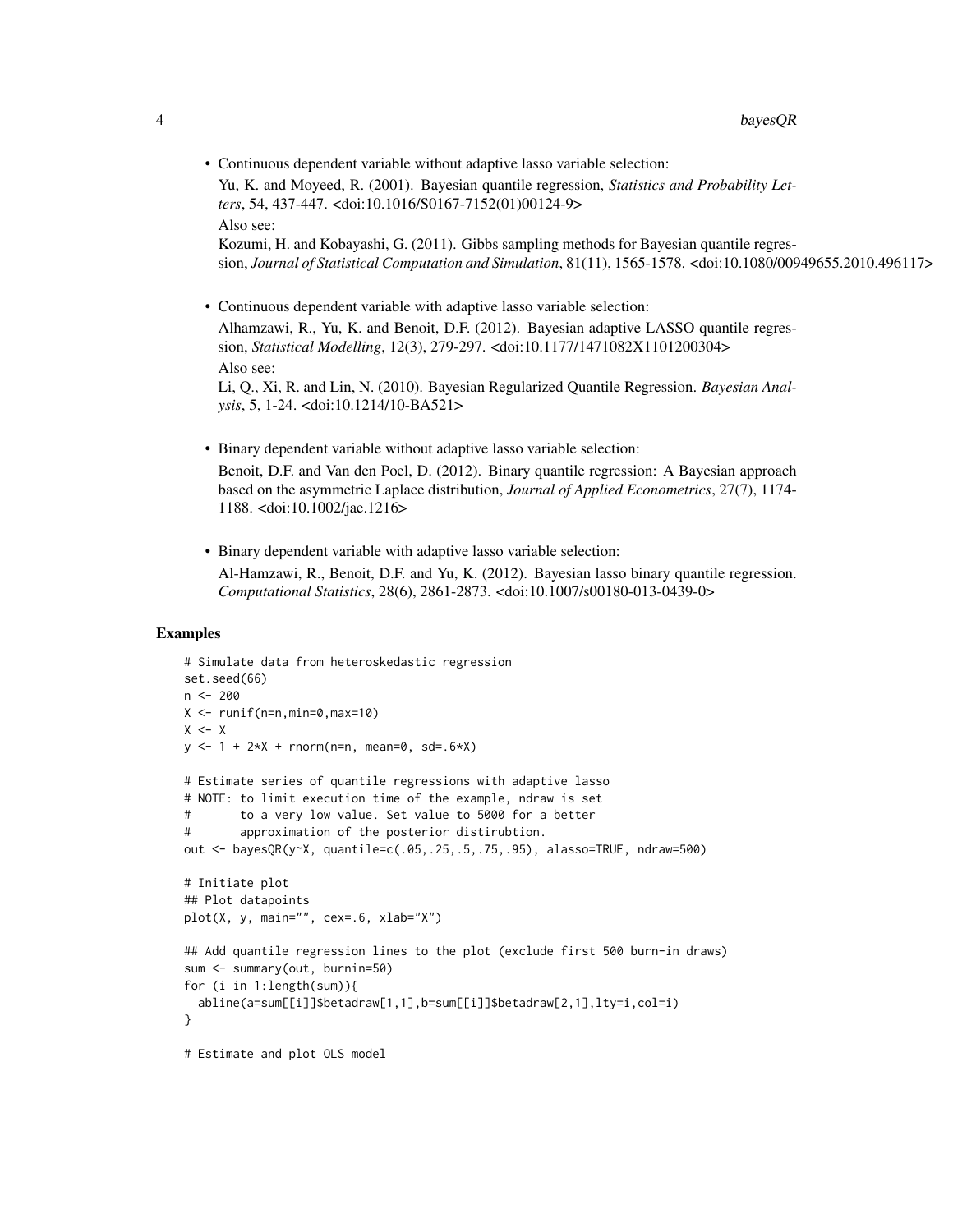#### <span id="page-4-0"></span>Churn 5

```
outOLS = lm(y~X)abline(outOLS,lty=1,lwd=2,col=6)
# Add legend to plot
legend(x=0,y=max(y),legend=c(.05,.25,.50,.75,.95,"OLS"),lty=c(1,2,3,4,5,1),
      lwd=c(1,1,1,1,1,2),col=c(1:6),title="Quantile")
```
## Churn *Customer Churn Data*

### Description

This dataset is a stratified random sample from all active customers (at the end of June 2006) of a European financial services company. The dependent variable in this dataset is the churn behavior of the customers in the period from July 1st until December 31th 2006. Here a churned customer is defined as someone who closed all his/her bank accounts with the company. Note that all predictor variables are standardized. This dataset is a small subset of the dataset used in Benoit and Van den Poel (2013). The dataset is structured as a dataframe with 400 observations and 5 variables.

#### Usage

data("Churn")

#### Format

The data frame has the following components:

- churn : churn (yes/no)
- gender : gender of the customer (male  $= 1$ )
- Social\_Class\_Score : social class of the customer
- lor : length of relationship with the customer
- recency : number of days since last purchase

#### Source

Benoit, D.F. and Van den Poel, D. (2013). Quantile regression for database marketing: methods and applications. In: Coussement, K., De Bock, K.W. and Neslin, S.A. (eds.). *Advanced database marketing: Innovative methodologies and applications for managing customer relationships*. Gower Publishing: London (UK). <doi:10.4324/9781315565682>

## References

Benoit, D.F. and Van den Poel, D. (2013). Quantile regression for database marketing: methods and applications. In: Coussement, K., De Bock, K.W. and Neslin, S.A. (eds.). *Advanced database marketing: Innovative methodologies and applications for managing customer relationships*. Gower Publishing: London (UK). <doi:10.4324/9781315565682>

Benoit, D.F and Van den Poel, D. (2017). bayesQR: A Bayesian Approach to Quantile Regression, *Journal of Statistical Software*, 76(7), 1-32. <doi:10.18637/jss.v076.i07>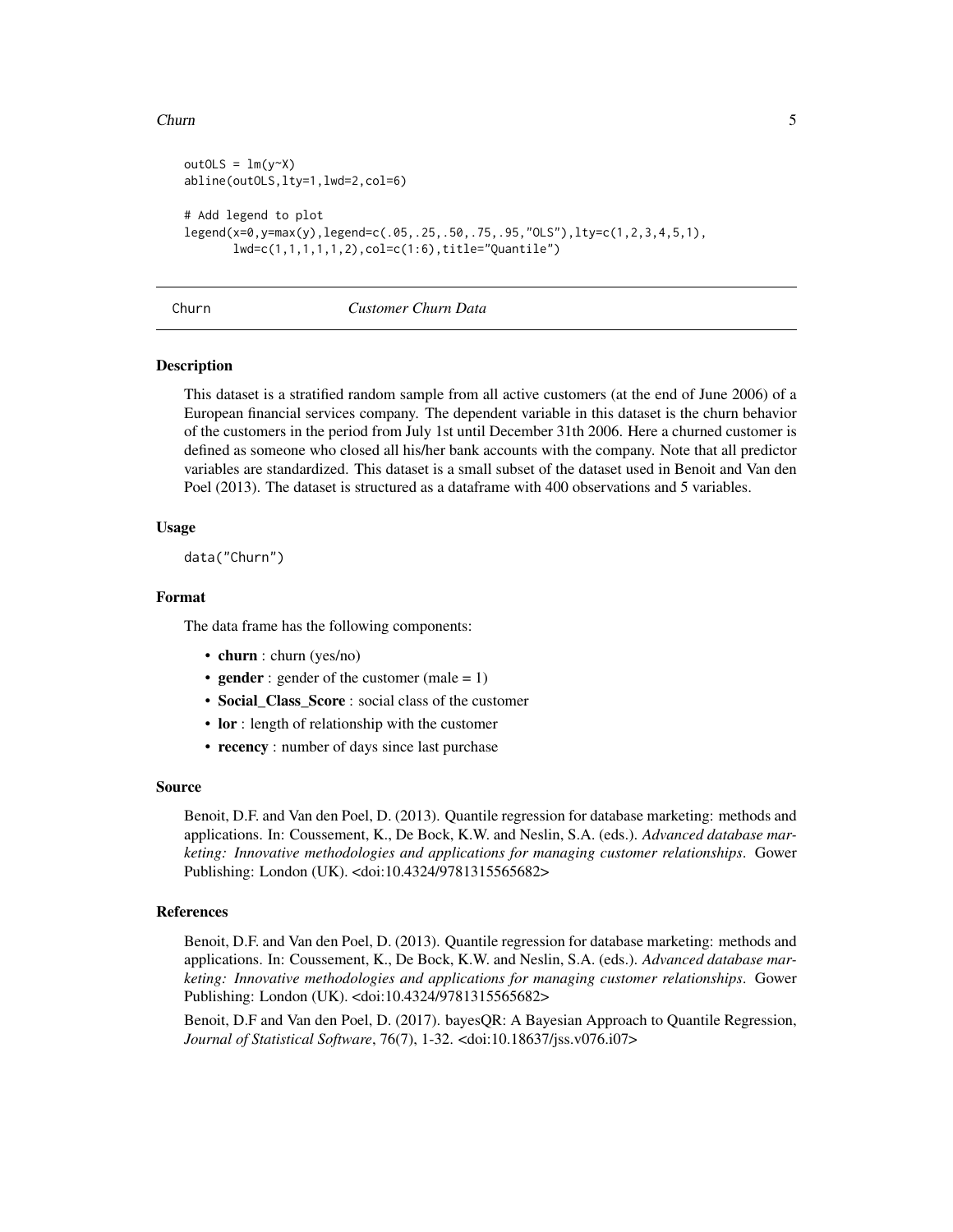plot.bayesQR is an S3 method that produces quantile plots, traceplots or posterior histograms based on the estimates obtained by the bayesQR function. For quantile plots, note that the more quantiles are estimated with bayesQR, the more detailed the quantile plot will be.

#### Usage

```
## S3 method for class 'bayesQR'
plot(x, var=NULL, quantile=NULL, burnin=0, credint=c(0.025,0.975), plottype=NULL,
main=NULL, xlab=NULL, ylab=NULL, xlim=NULL, ylim=NULL, ...)
```
#### Arguments

| X        | an output object of the bayes QR function, i.e. an S3 object of class bayes QR.                           |
|----------|-----------------------------------------------------------------------------------------------------------|
| var      | vector containing the index or name of the variable(s) that has to be plotted<br>(default=all variables). |
| quantile | vector containing the quantile(s) that has to be plotted (default=all quantiles).                         |
| burnin   | the number of burnin draws that should be discared (default=0, meaning all<br>draws are included).        |
| credint  | the width of the credible interval (default= $c(0.025, 0.975)$ ).                                         |
| plottype | should be 'quantile', 'trace' or 'hist'.                                                                  |
| main     | Main title of the plot (default="").                                                                      |
| xlab     | Label of the x-axis; if omitted, the value chosen based on the input data.                                |
| ylab     | Label of the y-axis; if omitted, the value chosen based on the input data.                                |
| xlim     | Plot region of the x-axis; if omitted, the value chosen based on the input data.                          |
| ylim     | Plot region of the y-axis; if omitted, the value chosen based on the input data.                          |
| $\cdots$ | additional arguments that are passed to the generic plot function                                         |

## Details

A quantile plot shows how the value of the regression parameter changes over a range of quantiles together with the associated credible interval. When the normal approximation was requested, the credible regions represent the adjusted credible intervals. Note that the more quantiles are estimated, the more detailed the quantile plot will be. The minimum number of quantiles to plot is 2. A posterior histogram provides a graphical representation of the marginal posterior distribution of the regression parameters. When the normal approximation was requested, the histogram will be overlaid with the adjusted credible intervals. A traceplot gives the evolution of the MCMC chain and can be used as graphical check of convergence. Note that more formal checks of convergence exist (see, for example, the coda package).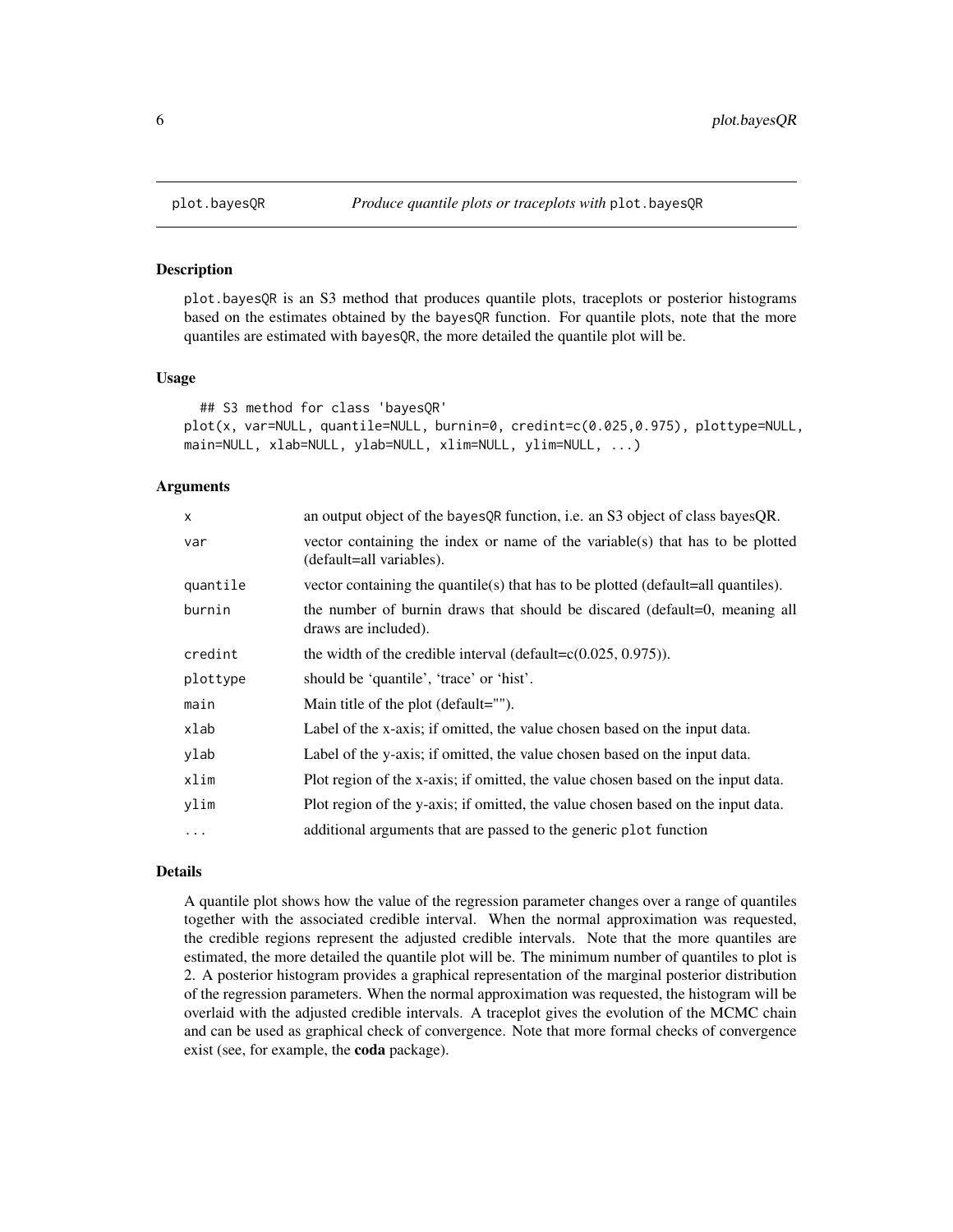## <span id="page-6-0"></span>predict.bayesQR 7

## Value

A (series of) quantile plot(s) or a (series of) traceplot(s).

#### Author(s)

Dries F. Benoit

#### Examples

```
# Simulate data from heteroskedastic regression
set.seed(66)
n < -200X \leftarrow runif(n=n,min=0,max=10)X \le - Xy \le -1 + 2 \times X + \text{norm}(n=n, \text{mean}=0, \text{sd}=0.6 \times X)# Analyze 5 quantiles using default prior
# NOTE: to limit execution time of the example, ndraw is set
# to a very low value. Set value to 5000 for a better
# approximation of the posterior distirubtion.
out <- bayesQR(y ~ X, quantile=c(.05,.25,.5,.75,.95), ndraw=500)
# Check traceplot of first variable of .75 quantile regression
plot(out, var=1, quantile=.75, plottype="trace")
# Check posterior histogram of first variable of .5 quantile regression
plot(out, var=1, quantile=.5, plottype="hist")
# Create default quantile plot of first variable
plot(out, var=1, plottype="quantile")
# Create quantile plot of second variable with 90% credible interval
plot(out, var="X", credint=c(.05, .95), plottype="quantile", main="This is an example")
```
predict.bayesQR *Calculate predicted probabilities for binary quantile regression*

#### Description

predict.bayesQR is an S3 method that calculates predicted probabilities for binary quantile regression, both with or without adaptive lasso.

#### Usage

```
## S3 method for class 'bayesQR'
predict(object, X, burnin=0, ...)
```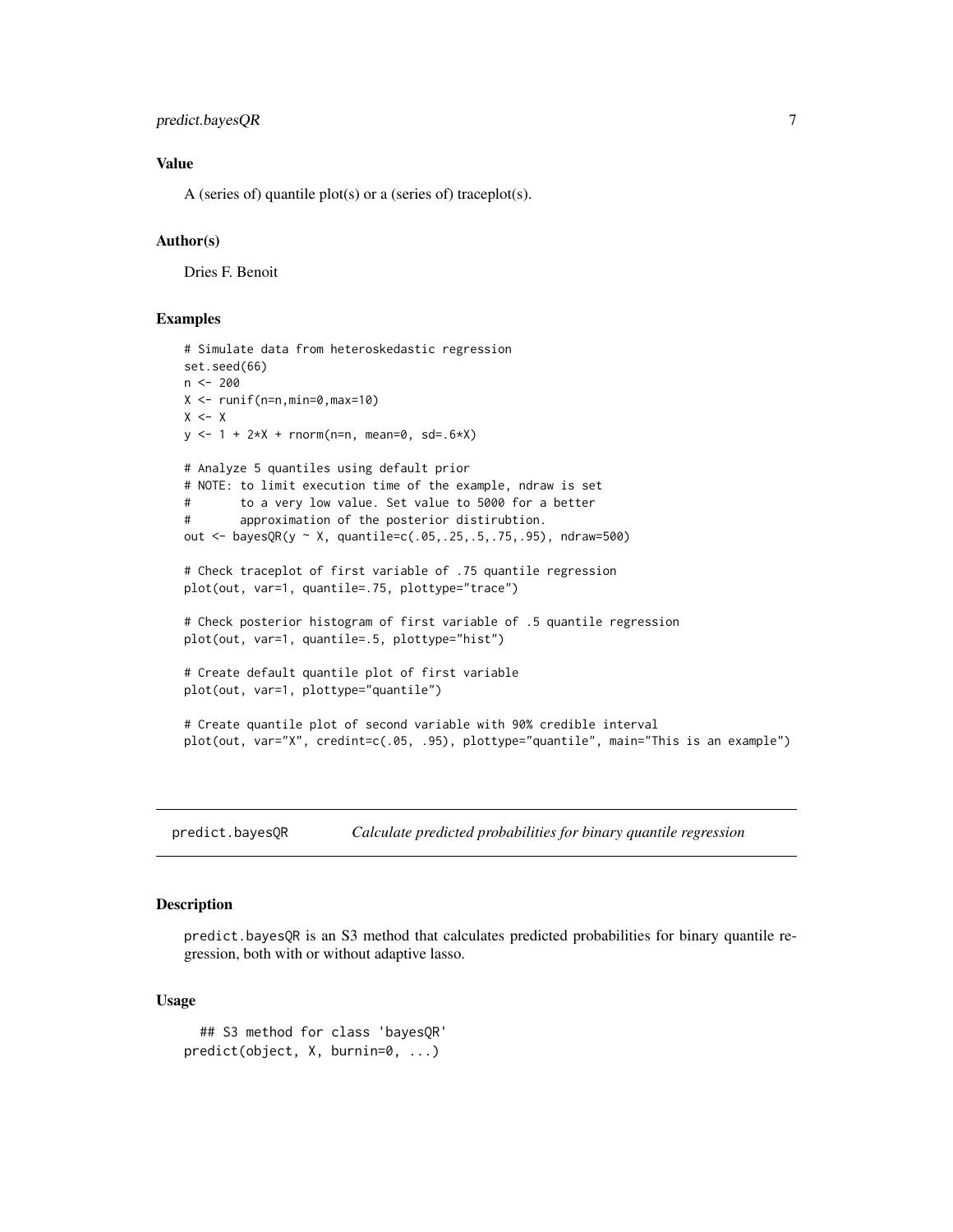#### Arguments

| object    | an output object of the bayes OR function, S3 class bayes OR, with binary depen-<br>dent variable, with or without adaptive lasso. At leas 9 estimated quantiles are<br>required. |
|-----------|-----------------------------------------------------------------------------------------------------------------------------------------------------------------------------------|
| X         | matrix of predictors (should be of the same type as the variables used to estimate<br>the model).                                                                                 |
| burnin    | the number of burnin draws that should be discared (default=0, meaning all<br>draws are included).                                                                                |
| $\ddotsc$ | additional parameters passed to the generic predict function.                                                                                                                     |

#### Details

predict.bayesQR is an S3 method that calculates the predicted probabilities based on a matrix of predictors *X* and an object containing the parameter estimates of a sequence of binary quantile regressions. The rationale behind the approach is described in Kordas (2006) and applied in Migueis, V.L., Benoit, D.F. and Van den Poel, D. (2012). Note that the more quantiles are estimated, the more fine-grained the predicted probabilities will be.

## Value

A vector containing the predicted probabilities.

#### Author(s)

Dries F. Benoit

### References

Kordas, G. (2006). Binary regression quantiles, *Journal of Applied Econometrics*, 21(3), 387-407.

Migueis, V.L., Benoit, D.F. and Van den Poel, D. (2012). Enhanced decision support in credit scoring using Bayesian binary quantile regression, *Journal of the Operational Research Society*, (*in press*).

#### Examples

```
# Simulate data from binary regression model
set.seed(1234)
n <- 200
X <- matrix(runif(n=n*2, min=-5, max=5),ncol=2)
ystar <- cbind(1,X)%*% c(1,1.5,-.5) + rnorm(n=n, mean=0, sd=abs(2*X[,1]))
y <- as.numeric(ystar>0)
# Estimate a sequence of binary quantile regression models
# NOTE: to limit execution time of the example, ndraw is set
# to a very low value. Set value to 4000 for a better
# approximation of the posterior distirubtion.
out \leq bayesQR(y \sim X, quantile=seq(.1,.9,.1), ndraw=400)
```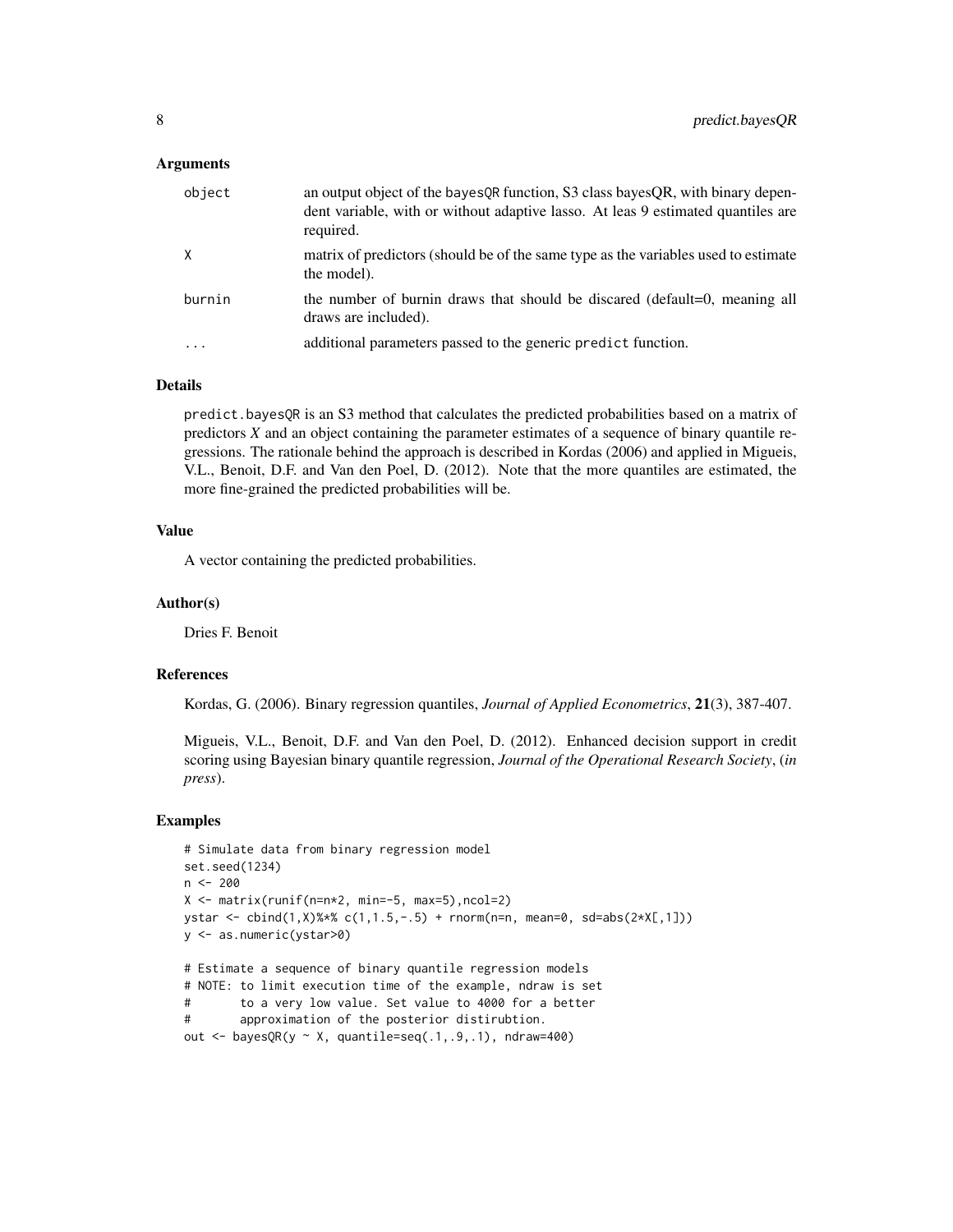## <span id="page-8-0"></span>print.bayesQR 9

```
# Calculate predicted probabilities
pred <- predict(object=out, X=cbind(1,X), burnin=20)
# Make histogram of predicted probabilities
hist(pred,breaks=10)
# Calculate Percentage Correclty Classified (PCC)
mean(y==as.numeric(pred>.5))
# Compare with logit model
mylogit <- glm(y ~ X, family=binomial(logit))
# Make histogram of predicted probabilities
hist(mylogit$fit,breaks=10)
# Calculate Percentage Correclty Classified (PCC)
mean(y==as.numeric(mylogit$fit>.5))
```
## print.bayesQR *Prints the contents of* bayesQR *object to the console*

#### Description

print.bayesQR is an S3 method that prints the content of an S3 object of class bayesQR to the console.

#### Usage

```
## S3 method for class 'bayesQR'
print(x, digits=3, ...)
```
## Arguments

| X        | an output object of the bayes OR function, i.e. an S3 object of class bayes OR. |
|----------|---------------------------------------------------------------------------------|
| digits   | the number of printed digits of the estimates (default=3).                      |
| $\cdots$ | additional arguments that are passed to the generic print function              |

## Value

Formatted output of a bayesQR object.

#### Author(s)

Dries F. Benoit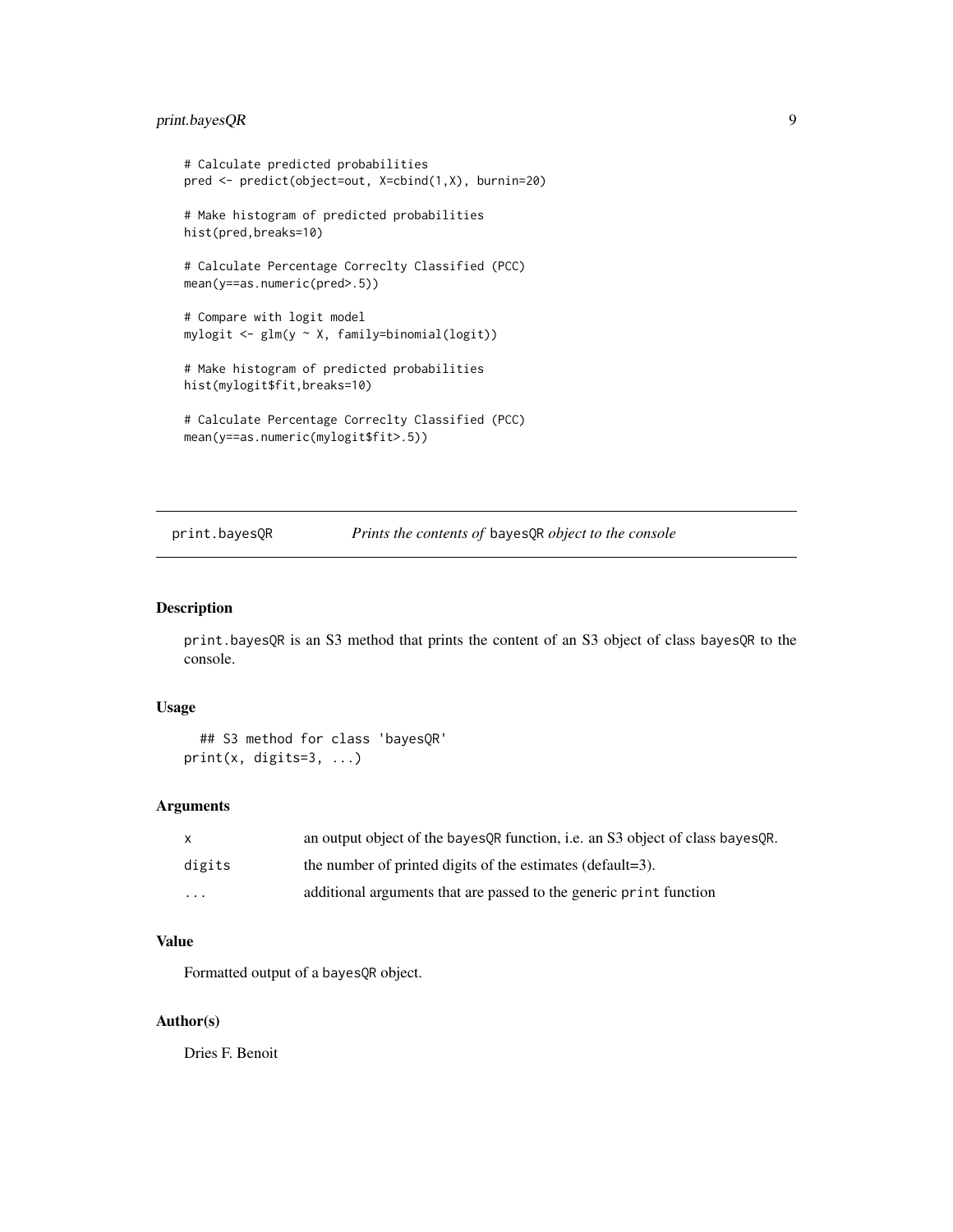## Examples

```
# Simulate data from heteroskedastic regression
set.seed(666)
n <- 200
X \leftarrow runif(n=n,min=0,max=10)y <- 1 + 2*X + rnorm(n=n, mean=0, sd=.6*X)
# Analyze 0.5 quantile using default prior
out \leq bayesQR(y \sim X, ndraw=5000)
# Print the bayesQR object
print(out)
```
print.bayesQR.summary *Prints the contents of* bayesQR.summary *object to the console*

## Description

print.bayesQR.summary is an S3 method that prints the content of an S3 object of class bayesQR.summary to the console.

## Usage

```
## S3 method for class 'bayesQR.summary'
print(x, digits=3, ...)
```
## Arguments

| $\mathsf{x}$ | an output object of the summary bayes QR function, i.e. an S3 object of class<br>bayes OR. summary. |
|--------------|-----------------------------------------------------------------------------------------------------|
| digits       | the number of printed digits of the estimates (default=3).                                          |
| $\cdots$     | additional arguments that are passed to the generic print function                                  |

## Value

Formatted output of a bayesQR.summary object.

## Author(s)

Dries F. Benoit

<span id="page-9-0"></span>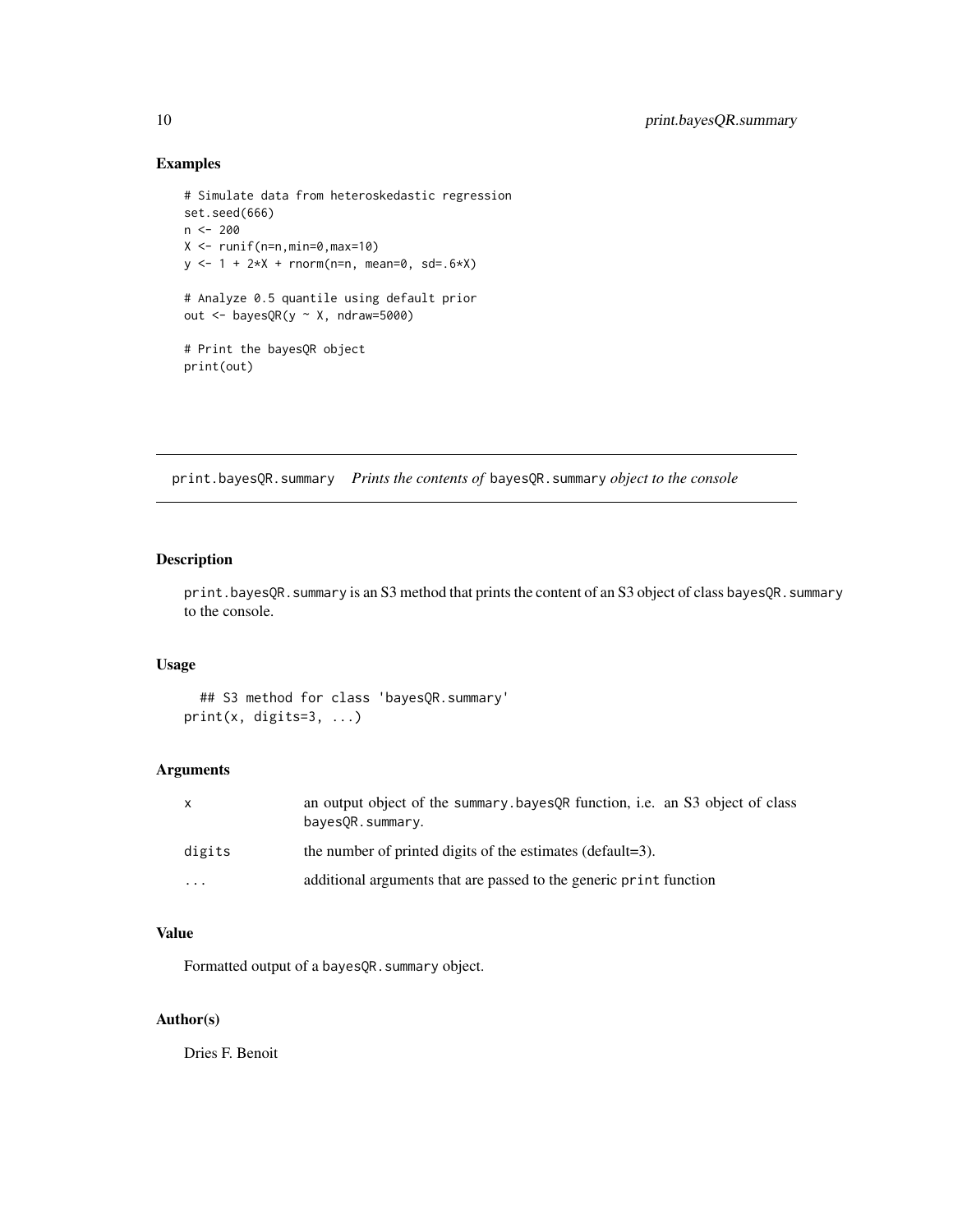#### <span id="page-10-0"></span>prior that the contract of the contract of the contract of the contract of the contract of the contract of the contract of the contract of the contract of the contract of the contract of the contract of the contract of the

#### Examples

```
# Simulate data from heteroskedastic regression
set.seed(666)
n < -200X \leq -\text{runif}(n=n,\text{min=0},\text{max=10})y \le -1 + 2 \times X + \text{norm}(n=n, \text{mean=0, sd=}.6 \times X)# Analyze 0.5 quantile using default prior and adaptive lasso
out <- bayesQR(y ~ X, alasso=TRUE, ndraw=5000)
# Return Bayes estimates and credible intervals
sum <- summary(out, burnin=1000)
# Print the bayesQR.summary object
sum
```
<span id="page-10-1"></span>prior *Create prior for Bayesian quantile regression*

#### Description

prior creates an S3 object of class bayesQR.prior that contains all necessary prior information to estimate a Bayesian quantile regression model.

#### Usage

prior(formula, data, alasso, ...)

#### **Arguments**

| formula | a symbolic description of the model to be fit.                                                                                                  |
|---------|-------------------------------------------------------------------------------------------------------------------------------------------------|
| data    | an optional data frame containing the variables in the model.                                                                                   |
| alasso  | logical flag for adaptive lasso variable selection (default=FALSE).                                                                             |
| .       | the prior parameters that are dependent on the method that is used. If omitted, a<br>standard diffuse prior will be used (see details section). |

#### Details

The function prior builds the prior for four types of models, depending on whether the dependent variable is continuous or binary and whether adaptive lasso variable selection is used. Every nonspecified prior parameter will get the default value.

Continuous dependent variable without adaptive lasso variable selection:

- beta $0:$  nvar $(X)$  x 1 vector of prior means (default: 0)
- V0 : nvar(X) x nvar(X) prior covariance matrix (default:  $100^*$ diag(ncol(X)))
- shape0 : shape parameter for inverse Gamma prior for sigma (default: 0.01)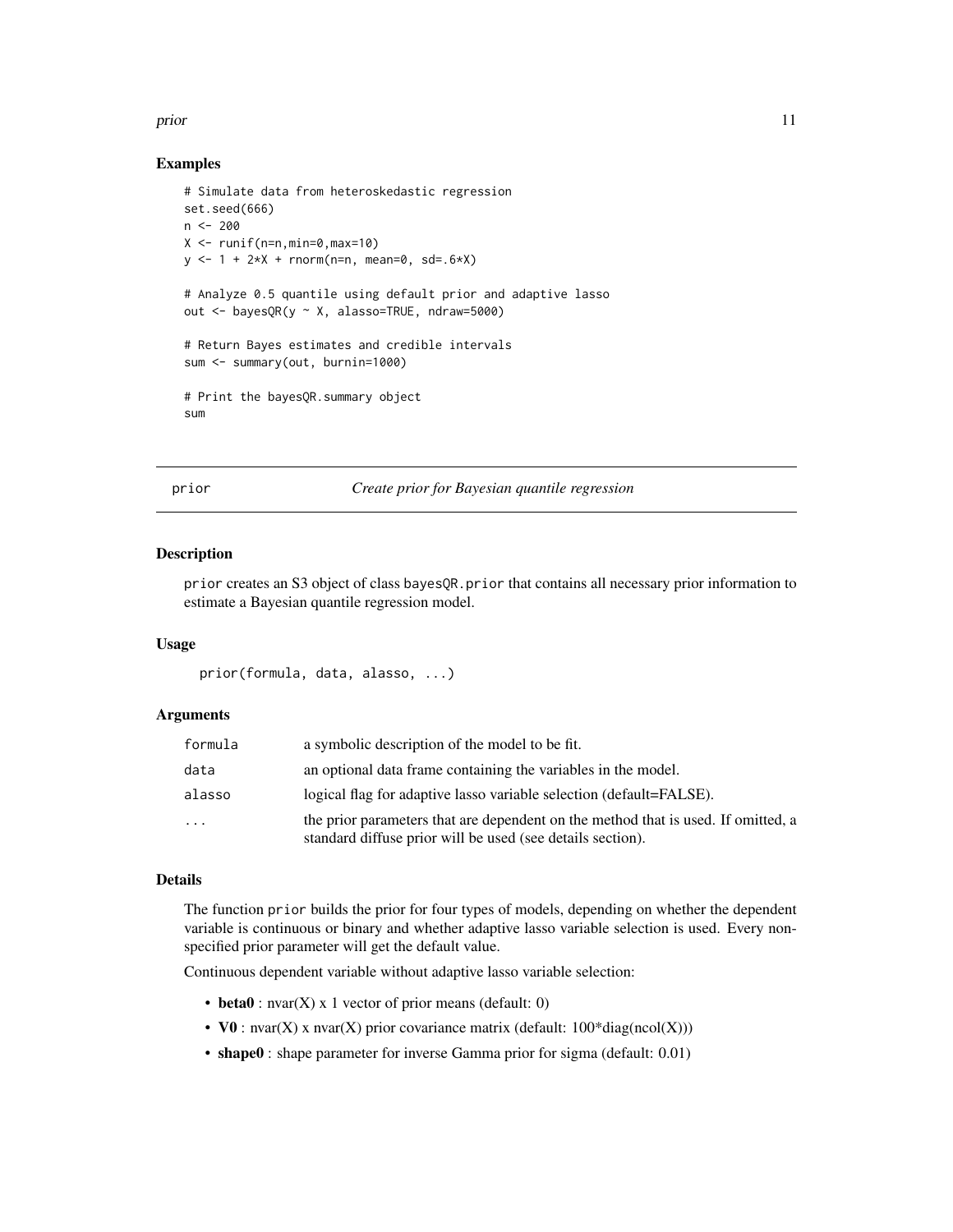• scale0 : scale parameter for inverse Gamma prior for sigma (default: 0.01)

Continuous dependent variable with adaptive lasso variable selection:

- sigma\_shape : shape parameter for the inverse gamma prior on sigma (default: 0.01)
- sigma\_scale : scale parameter for the inverse gamma prior on sigma (default: 0.01)
- etasq\_shape : shape parameter for the gamma prior on etasq (default: 0.01)
- etasq\_scale : scale parameter for the gamma prior on etasq (default: 0.01)

Binary dependent variable without adaptive lasso variable selection:

- beta $0:$  nvar $(X)$  x 1 vector of prior means (default: 0)
- V0 : nvar(X) x nvar(X) prior covariance matrix (default:  $100^*$ diag(ncol(X)))

Binary dependent variable with adaptive lasso variable selection:

- lambdasq\_shape : shape parameter for the gamma prior on lambdasq (default: 0.01)
- lambdasq\_scale : scale parameter for the gamma prior on lambdasq (default: 0.01)

#### Value

An object of class bayesQR, basically a list containing the following elements:

| method  | a string containing the method that was used, i.e. indicating whether the de-<br>pendent variable was continuous or binary and whether adaptive lasso variable<br>selection was used. |
|---------|---------------------------------------------------------------------------------------------------------------------------------------------------------------------------------------|
| $\cdot$ | the prior parameters that are dependent on the method that is used (see details)<br>section).                                                                                         |

#### Author(s)

Dries F. Benoit

#### Examples

```
# Load the Prostate cancer dataset
data(Prostate)
# Create informative prior object
prior <- prior(lpsa~., data=Prostate, beta0=rep(5,9), V0=diag(9))
# Investigate structure of bayesQR.prior object
str(prior)
# Estimate the model parameters with informative prior
out <- bayesQR(lpsa~., data=Prostate, prior=prior, ndraw=5000)
# Print results
summary(out)
```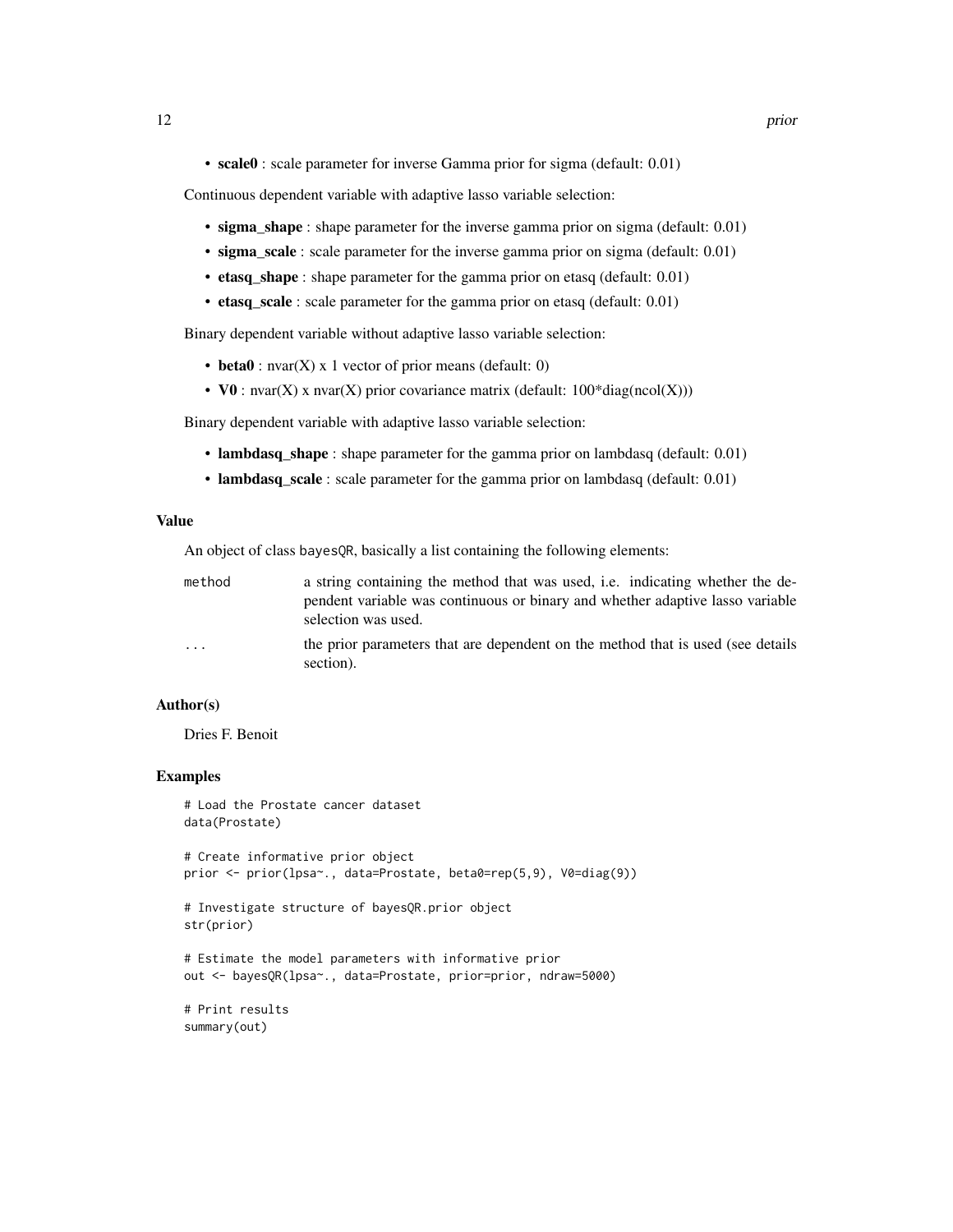<span id="page-12-0"></span>

These data come from a study that examined the correlation between the level of prostate specific antigen and a number of clinical measures in men who were about to receive a radical prostatectomy. It is a data frame with 97 rows and 9 columns.

#### Usage

data("Prostate")

#### Format

The data frame has the following components:

- lcavol : log(cancer volume)
- **lweight** : log(prostate weight)
- age : age
- lbph : log(benign prostatic hyperplasia amount)
- svi : seminal vesicle invasion
- lcp : log(capsular penetration)
- gleason : Gleason score
- pgg45 : percentage Gleason scores 4 or 5
- lpsa : log(prostate specific antigen)

#### Source

Stamey, T.A., Kabalin, J.N., McNeal, J.E., Johnstone, I.M., Freiha, F., Redwine, E.A. and Yang, N. (1989). Prostate specific antigen in the diagnosis and treatment of adenocarcinoma of the prostate: II. radical prostatectomy treated patients, *Journal of Urology* 141(5), 1076–1083.

#### References

Stamey, T.A., Kabalin, J.N., McNeal, J.E., Johnstone, I.M., Freiha, F., Redwine, E.A. and Yang, N. (1989). Prostate specific antigen in the diagnosis and treatment of adenocarcinoma of the prostate: II. radical prostatectomy treated patients, *Journal of Urology*, 141(5), 1076–1083.

This dataset also appears in the R-package: *lasso2*.

Lokhorst, J., Venables, B. and Turlach, B. (2011). lasso2: L1 contstrained estimation aka 'lasso', published on R CRAN website: *http://cran.r-project.org/web/packages/lasso2/index.html*.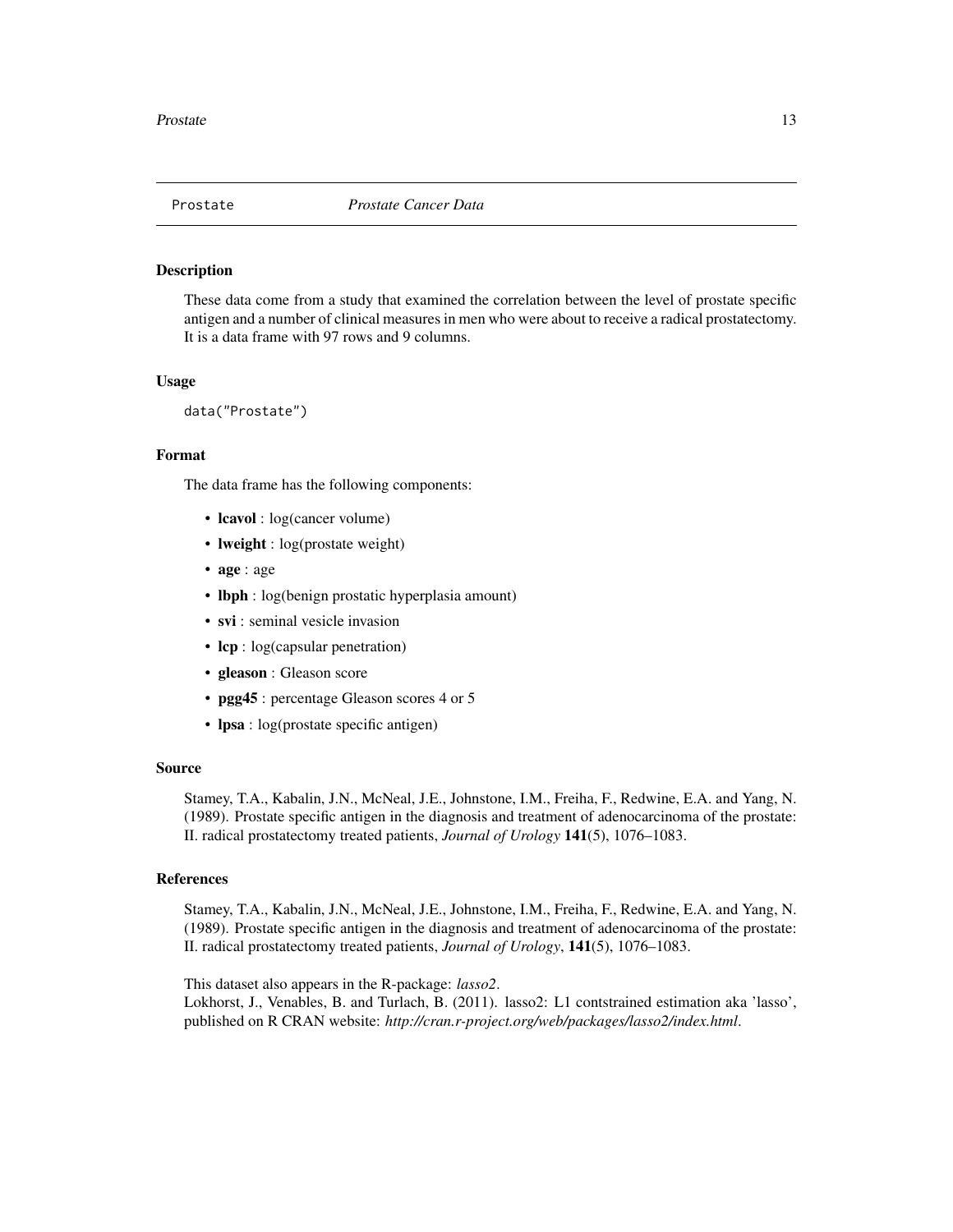<span id="page-13-0"></span>

summary.bayesQR is an S3 method that summarizes the output of the bayesQR function in an object of class bayesQR.summary. For every estimated beta and sigma, this object contains the Bayes estimate and the posterior credible interval is calculated. The object also contains other relevant information about the estimation procedure, such as the quantile, the variable names, etc.

## Usage

```
## S3 method for class 'bayesQR'
summary(object, burnin=0, credint=c(.025,.975), quantile=NULL, ...)
```
## Arguments

| object   | an output object of the bayes QR function, i.e. an S3 object of class bayes QR.                                        |
|----------|------------------------------------------------------------------------------------------------------------------------|
| burnin   | the number of burnin draws that should be discarded (default=0, meaning all<br>draws are included).                    |
| credint  | the width of the credible interval (default= $c(0.025, 0.975)$ ).                                                      |
| quantile | the quantile(s) of the quantile regressions that have to be summarized (default:<br>all estimated quantiles in QRobj). |
| $\cdots$ | additional arguments passed to the generic summary function.                                                           |

## Value

An object of class bayesQR. summary, basically a list including elements:

| method        | a string containing the method that was used, i.e. indicating whether the de-<br>pendent variable was continuous or binary and whether adaptive lasso variable<br>selection was used. |
|---------------|---------------------------------------------------------------------------------------------------------------------------------------------------------------------------------------|
| normal.approx | logical flag for normal approximation of posterior distribution.                                                                                                                      |
| quantile      | the quantile that was estimated.                                                                                                                                                      |
| names         | character vector containing the names of the independent variables in the model.                                                                                                      |
| burnin        | the number of burnin draws that were discarded.                                                                                                                                       |
| retained      | the number of draws that were retained and used to calculate the summary statis-<br>tics.                                                                                             |
| credint       | the width of the credible interval.                                                                                                                                                   |
| betadraw      | the Bayes estimate, credible interval and, if normal approx=TRUE, the adjusted<br>credible intervals of the beta draws.                                                               |
| sigmadraw     | the Bayes estimate and credible interval of the sigma draws.                                                                                                                          |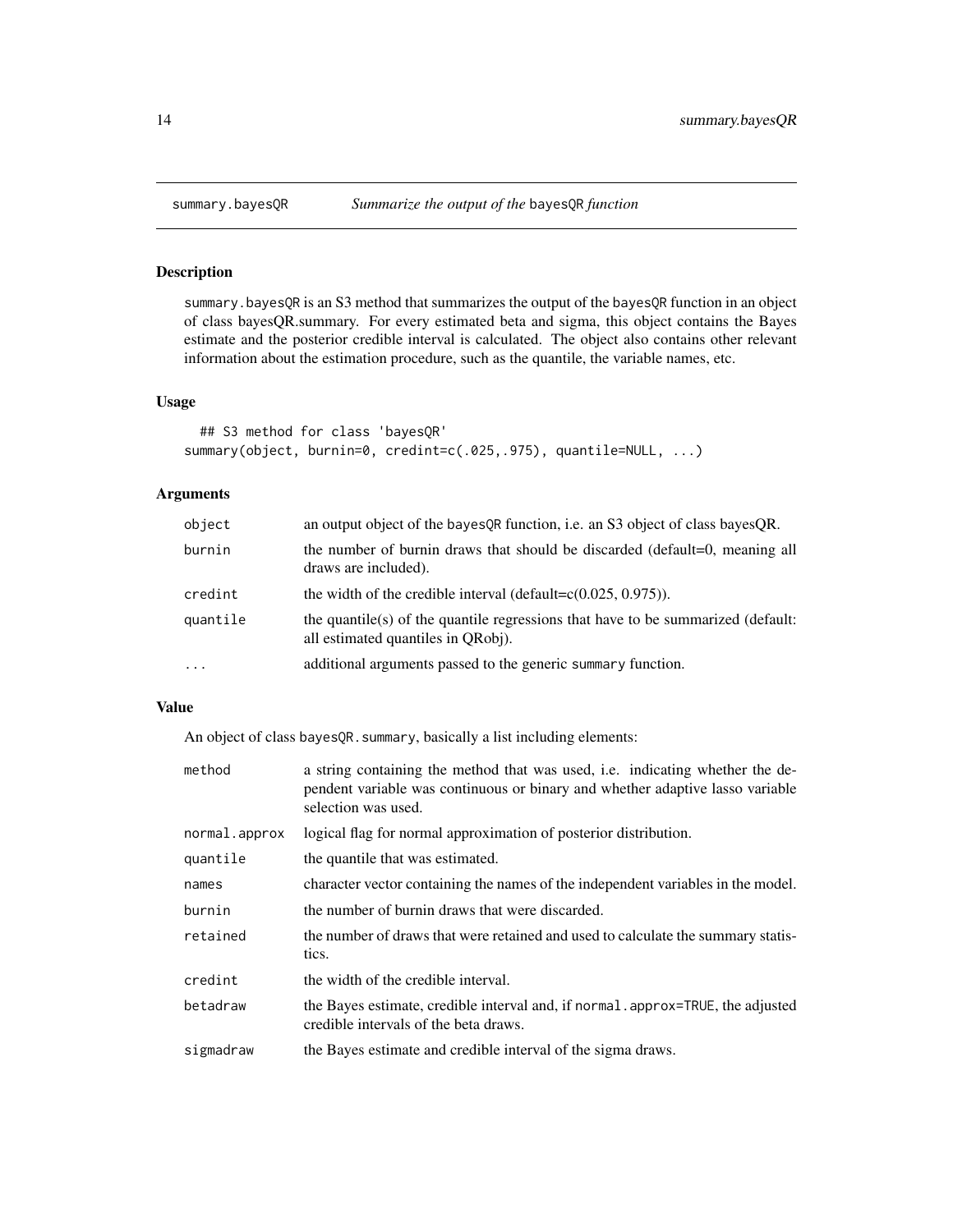## summary.bayesQR 15

## Author(s)

Dries F. Benoit

## Examples

# Load the Prostate cancer dataset data(Churn)

# Estimate the model parameters with default prior out <- bayesQR(churn~gender+recency, data=Churn, ndraw=5000)

# Return Bayes estimates and credible intervals sum <- summary(out, burnin=1000)

# Inspect structure of bayesQR.summary object str(sum)

# Print bayesQR.summary object sum